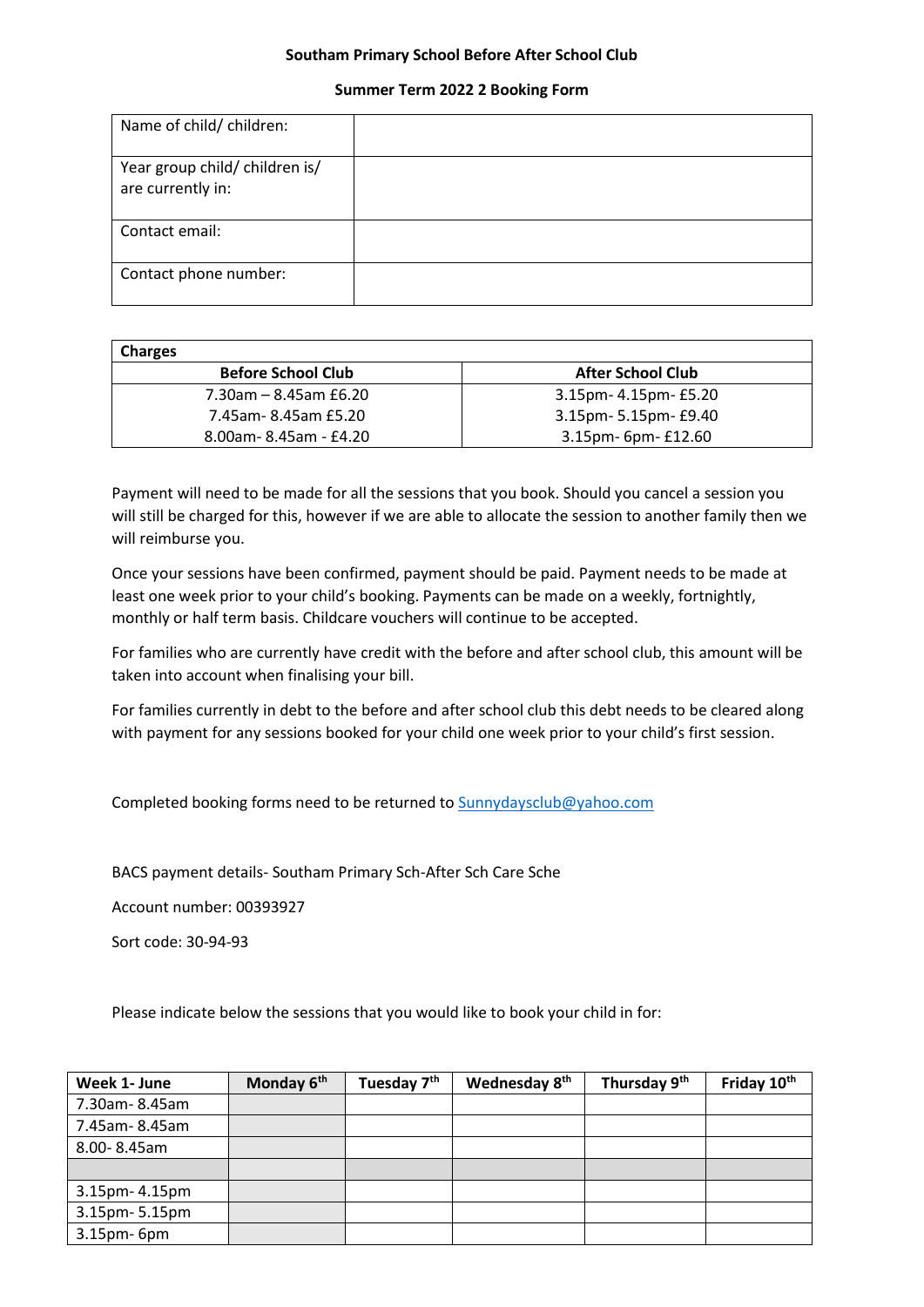| Week 2- June   | Monday 13 <sup>th</sup> | Tuesday 14th | Wednesday 15th | Thursday 16 <sup>th</sup> | Friday 17th |
|----------------|-------------------------|--------------|----------------|---------------------------|-------------|
| 7.30am-8.45am  |                         |              |                |                           |             |
| 7.45am-8.45am  |                         |              |                |                           |             |
| 8.00-8.45am    |                         |              |                |                           |             |
|                |                         |              |                |                           |             |
| 3.15pm- 4.15pm |                         |              |                |                           |             |
| 3.15pm-5.15pm  |                         |              |                |                           |             |
| 3.15pm-6pm     |                         |              |                |                           |             |

| Week 3- June   | Monday 20 <sup>th</sup> | Tuesday 21st | Wednesday 22nd | Thursday 23rd | Friday 24th |
|----------------|-------------------------|--------------|----------------|---------------|-------------|
| 7.30am-8.45am  |                         |              |                |               |             |
| 7.45am-8.45am  |                         |              |                |               |             |
| 8.00-8.45am    |                         |              |                |               |             |
|                |                         |              |                |               |             |
| 3.15pm- 4.15pm |                         |              |                |               |             |
| 3.15pm-5.15pm  |                         |              |                |               |             |
| 3.15pm-6pm     |                         |              |                |               |             |

| Week 4- June   | Monday 27th | Tuesday 28 <sup>th</sup> | Wednesday 29th | Thursday 30 <sup>th</sup> | Friday 1st |
|----------------|-------------|--------------------------|----------------|---------------------------|------------|
| 7.30am-8.45am  |             |                          |                |                           |            |
| 7.45am-8.45am  |             |                          |                |                           |            |
| 8.00-8.45am    |             |                          |                |                           |            |
|                |             |                          |                |                           |            |
| 3.15pm- 4.15pm |             |                          |                |                           |            |
| 3.15pm-5.15pm  |             |                          |                |                           |            |
| 3.15pm-6pm     |             |                          |                |                           |            |

| Week 5- July   | Monday 4 <sup>th</sup> | Tuesday 5 <sup>th</sup> | Wednesday 6 <sup>th</sup> | Thursday 7 <sup>th</sup> | Friday 8 <sup>th</sup> |
|----------------|------------------------|-------------------------|---------------------------|--------------------------|------------------------|
| 7.30am-8.45am  |                        |                         |                           |                          |                        |
| 7.45am-8.45am  |                        |                         |                           |                          |                        |
| 8.00-8.45am    |                        |                         |                           |                          |                        |
|                |                        |                         |                           |                          |                        |
| 3.15pm- 4.15pm |                        |                         |                           |                          |                        |
| 3.15pm-5.15pm  |                        |                         |                           |                          |                        |
| 3.15pm-6pm     |                        |                         |                           |                          |                        |

| Week 6- July   | Monday 11 <sup>th</sup> | Tuesday 12th | Wednesday 13th | Thursday 14th | Friday 15th |
|----------------|-------------------------|--------------|----------------|---------------|-------------|
| 7.30am-8.45am  |                         |              |                |               |             |
| 7.45am-8.45am  |                         |              |                |               |             |
| 8.00-8.45am    |                         |              |                |               |             |
|                |                         |              |                |               |             |
| 3.15pm- 4.15pm |                         |              |                |               |             |
| 3.15pm-5.15pm  |                         |              |                |               |             |
| 3.15pm-6pm     |                         |              |                |               |             |